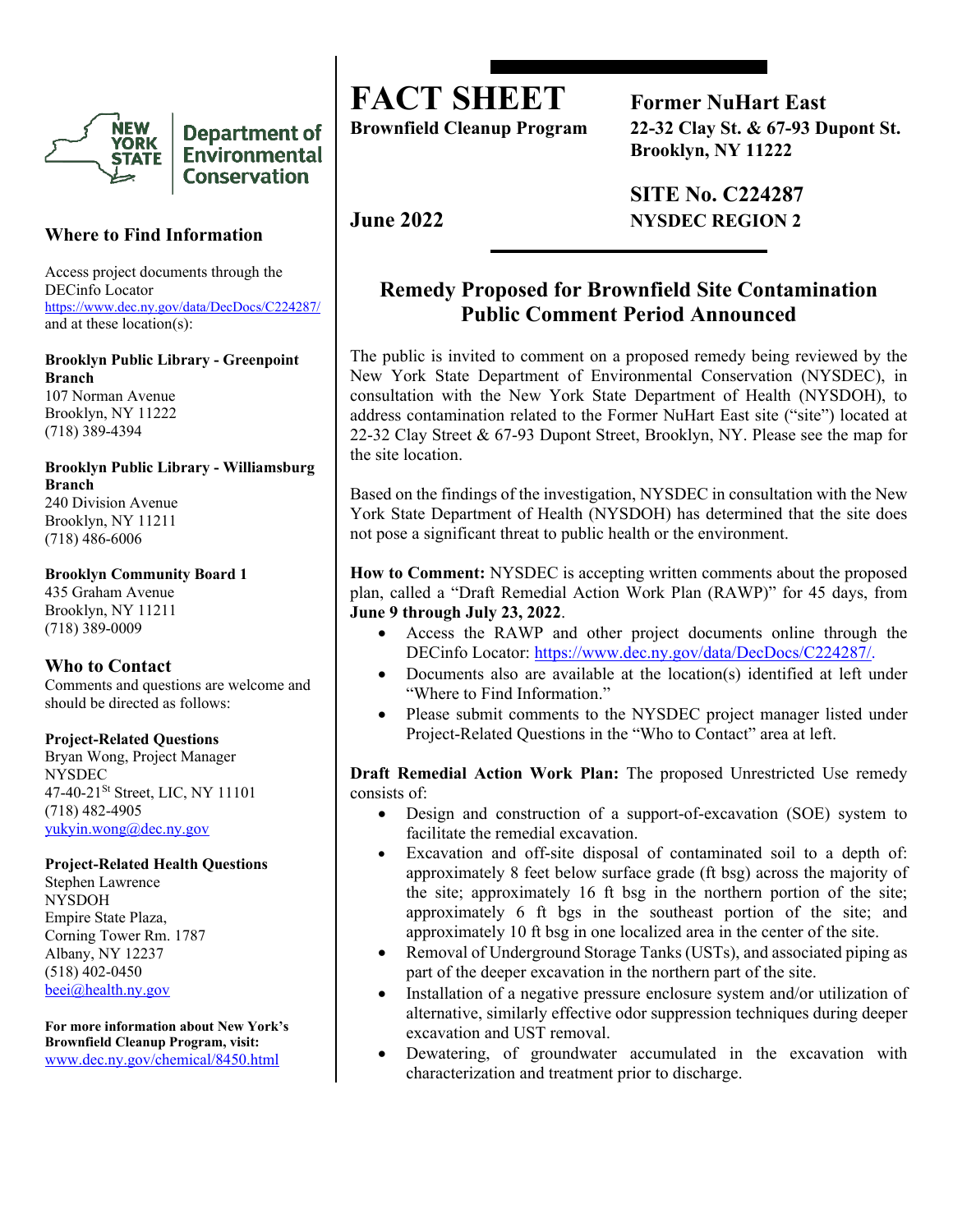# BROWNFIELD CLEANUP PROGRAM

- Collection and analysis of confirmation soil samples to evaluate the effectiveness of the remedy.
- Appropriate off-site disposal of material removed from the site in accordance with federal, state, and local regulations for handling, transport, and disposal.
- Implementation of a Soil Vapor Intrusion Evaluation (SVI) following completion of remedial excavation activities.
- Implementation of a Construction Health and Safety Plan and Community Air Monitoring plan during all ground intrusive activities.

The proposed remedy was developed by Dupont Street 1 LLC ("applicants") after performing a detailed investigation of the site under New York's Brownfield Cleanup Program (BCP). A Supplemental Remedial Investigation Report was submitted for the site in March 2022 and is available for review at the locations identified on Page 1.

**Next Steps:** NYSDEC will consider public comments, require revisions to the RAWP as necessary and issue a final Decision Document. NYSDOH must concur with the proposed remedy. After approval, the proposed remedy becomes the selected remedy. The applicant may then design and perform the cleanup action to address the site contamination, with oversight by NYSDEC and NYSDOH.

NYSDEC will keep the public informed throughout the investigation and cleanup of the site.

**Site Description:** The site, identified as Block 2487, Lots 17, 18, 20, 21, and 57 on the New York City tax map, is 1.12 acres in size. The site is currently unoccupied and is improved with a one-story industrial building with two warehouse entrances along Dupont Street, and two entrances along Clay Street. The on-site buildings are currently undergoing demolition. The site was developed since at least 1887 and was used for metalworking, manufacturing of light fixtures, soaps, and water proofing materials through 1950. From 1950 until 2004, the site and associated manufacturing buildings to the west were used by the NuHart Company for the production, storage, and shipping of plastic and vinyl products. Operations ceased in 2004 and the site buildings have been vacant since that time.

The proposed redevelopment will consist of a 5-story residential building with a one-level cellar encompassing the entire site footprint and extending approximately 14 feet below current grade.

Additional site details, including environmental and health assessment summaries, are available on NYSDEC's Environmental Site Remediation Database (by entering the site ID, C224287) at: <https://www.dec.ny.gov/cfmx/extapps/derexternal/index.cfm?pageid=3>

**Summary of the Investigation:** The primary contaminants of concern at the site are metals, SVOCs, and pesticides in shallow soils consistent with characteristics of urban fill, PCB impacts to soil, VOC and SVOC impacts to groundwater, and VOC impacts to soil vapor. Three fuel oil USTs, one acetone UST, and one methyl-tert-butyl ketone UST are closed in place on the northern portion of the site.

**Brownfield Cleanup Program:** New York's Brownfield Cleanup Program (BCP) encourages the voluntary cleanup of contaminated properties known as "brownfields" so that they can be reused and redeveloped. These uses may include recreation, housing, business, or other uses. A brownfield site is any real property where a contaminant is present at levels exceeding the soil cleanup objectives or other health-based or environmental standards, criteria or guidance adopted by NYSDEC that are applicable based on the reasonably anticipated use of the property, in accordance with applicable regulations.

For more information about the BCP, visit: <https://www.dec.ny.gov/chemical/8450.html>

*We encourage you to share this fact sheet with neighbors and tenants, and/or post this fact sheet in a prominent area of your building for others to see.*

**Stay Informed With DEC Delivers** Sign up to receive site updates by email: [www.dec.ny.gov/chemical/61092.html](https://www.dec.ny.gov/chemical/61092.html)

Note: Please disregard if you already have signed up and received this fact sheet electronically.

# **DECinfo Locator**

Interactive map to access DEC documents and public data about the environmental quality of specific sites:<https://www.dec.ny.gov/pubs/109457.html>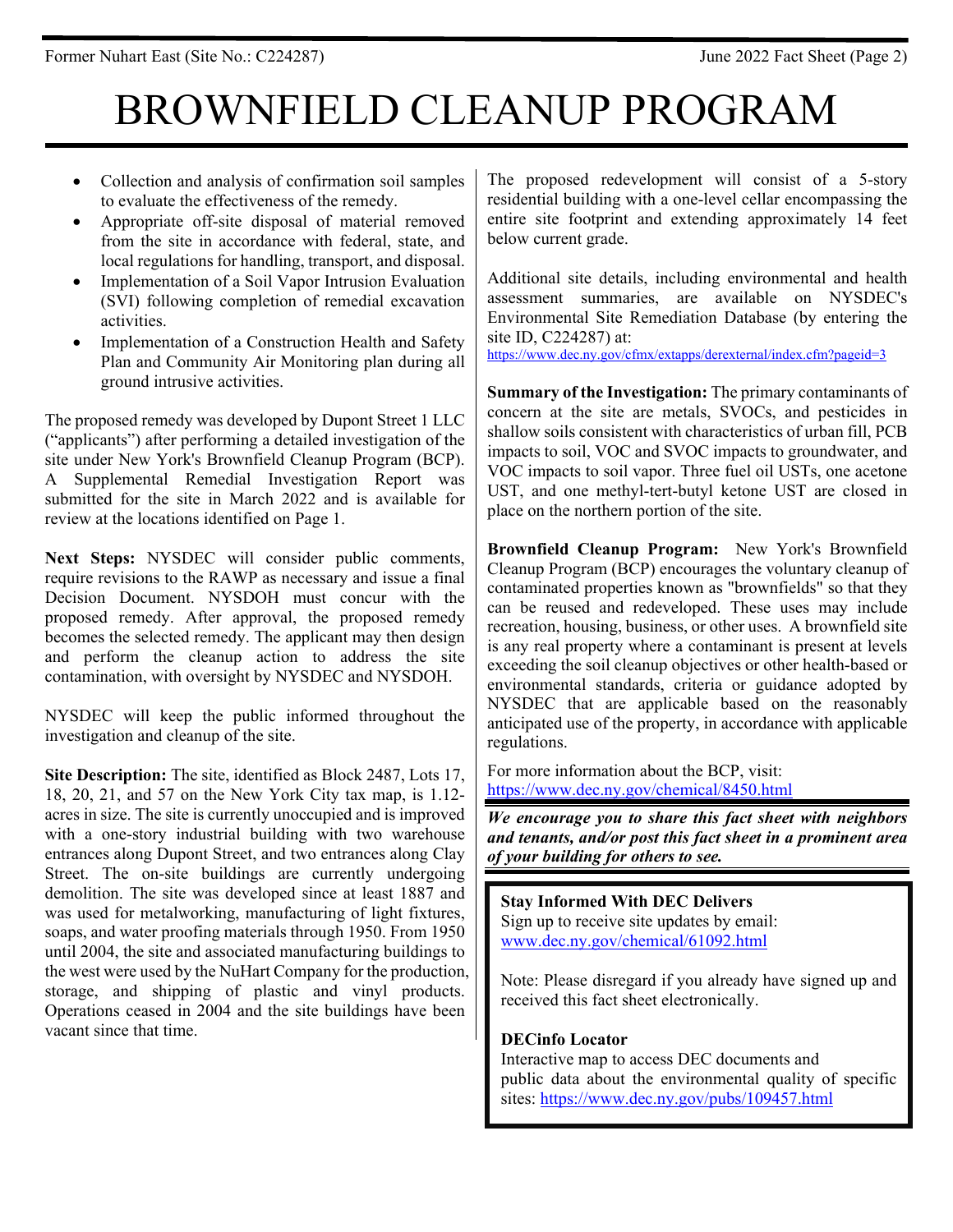Former NuHart East (Site No.: C224287) June 2022 Fact Sheet (Page 3)

# BROWNFIELD CLEANUP PROGRAM

# **Site Location**